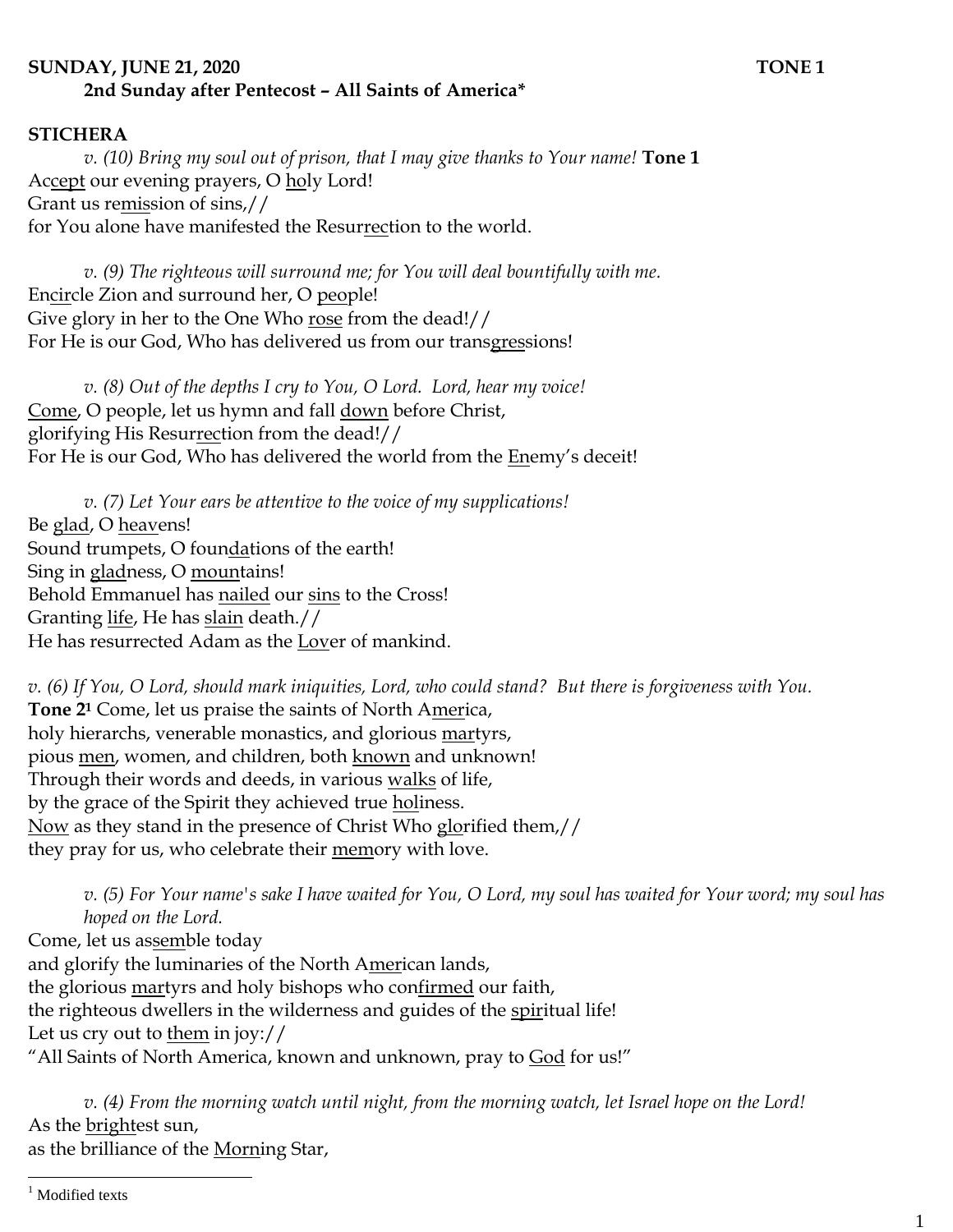the precious feast of the saints of North America has dawned for us, to illumine us and to set our hearts on fire, to imitate their godly lives,// and to follow their example of zeal for God.

*v. (3) For with the Lord there is mercy and with Him is plenteous redemption, and He will deliver Israel from all his iniquities.* Come, let us assemble today and let us praise the elect of North America! Having fought the good fight, you have persevered in the faith, receiving your crowns of victory from God. Beseech Him to deliver from every calamity and sorrow// all who keep your holy memory in faith and in love!

*v. (2) Praise the Lord, all nations! Praise Him, all peoples!* **Tone 6** The earth rejoices and the heavens are glad, O venerable Saints of America, praising your labors and lives, your spiritual fortitude and purity of heart. By driving away a multitude of demons and enlightening many people with the light of the Orthodox Faith,// you have confirmed our land.

*v. (1) For His mercy is abundant towards us; and the truth of the Lord endures forever.*  Rejoice, O mountains of Pennsylvania; leap for joy, O waters of the Great Lakes; rise up, O fertile plains of Canada; for the elect of Christ who dwelt in you are glorified, men and women who left their homes for a new land! With faith, hope, and patience as their **armor**, they courageously fought the good fight. Comforted by the beauty of the Orthodox Faith, they labored in mines and mills, they tilled the land, they braved the challenges of the great cities, enduring many hardships and sufferings. Never failing to worship God in spirit and truth and unyielding in devotion to His most pure Mother, they erected many temples to His glory. Come, O assembly of the Orthodox, and with love let us praise the holy men, women, and children, those known to us and those known only to God, and let us cry out to them:// "Rejoice, all Saints of North America and pray to God for us!"

*Glory to the Father, and to the Son, and to the Holy Spirit;* **Tone 5***(All Saints of America)* Rejoice, O continent of North America, illumined by the holy Gospel! Rejoice, every province, state, city, and town, which raised up citizens of the heavenly Kingdom! Rejoice, our venerable Father Herman, first saint of our land! Rejoice O Martyrs Juvenaly and Peter,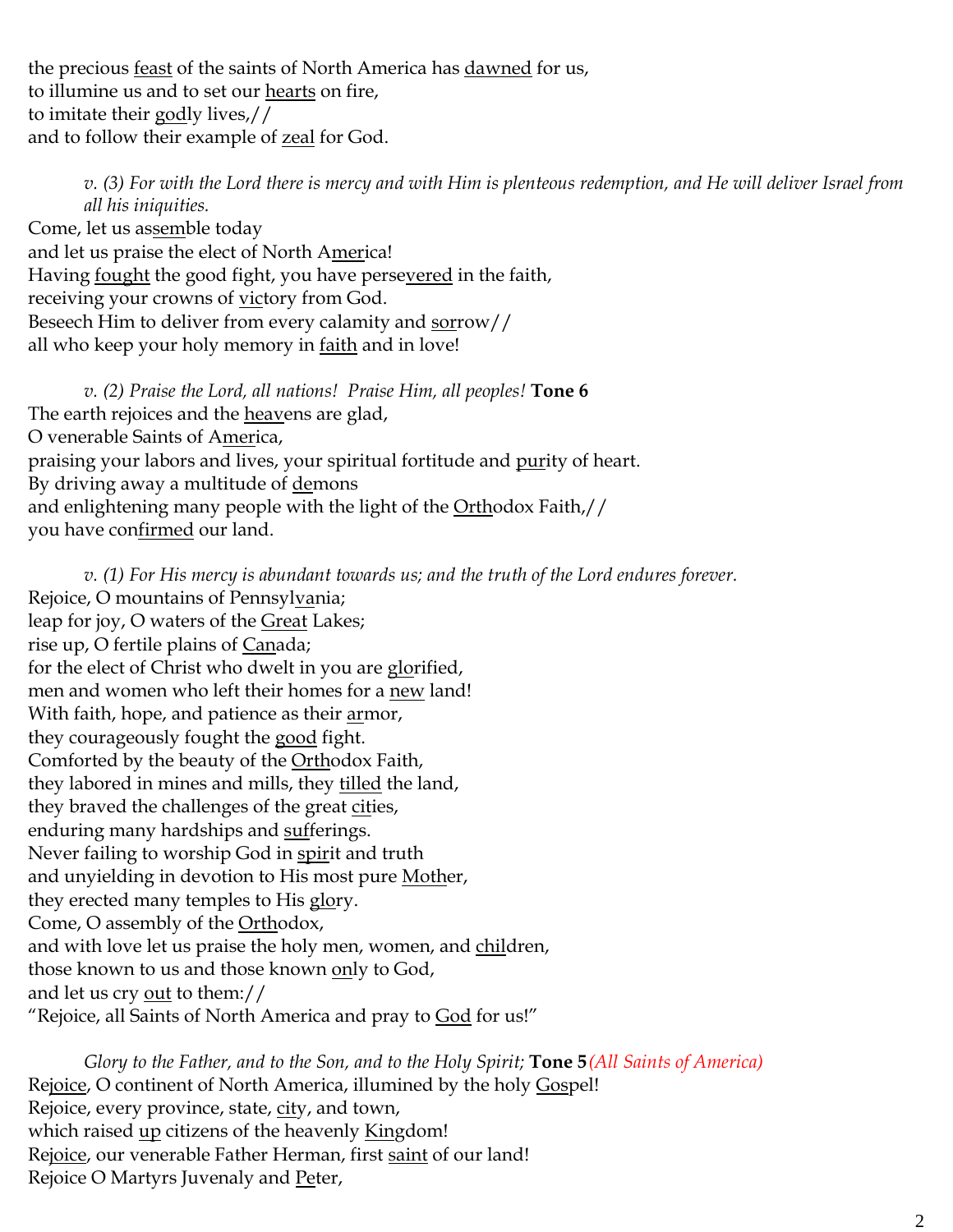for your blood has watered the seed of faith planted in Alaska! Rejoice, O holy Hierarchs: Innocent, Tikhon, Nicholas, Raphael, and John! Rejoice, O holy Fathers Alexis, John, and all you righteous priests! Rejoice, all Saints of North America, for your light has shone forth to the ends of the earth!// We beseech you to pray to Christ our God that our souls may be saved!

*now and ever, and unto ages of ages. Amen.* **Tone 1** *(Theotokion – Dogmatikon)* Let us praise the Virgin Mary! The gate of heaven, the glory of the world! The song of the angels, the beauty of the faithful! She was born of man, yet gave birth to God! She was revealed as the heaven, as the temple of the godhead! She destroyed the wall of enmity! She commenced the peace; she opened the Kingdom! Since she is our foundation of faith, our defender is the Lord Whom she bore! Courage! Courage! O People of God! For Christ will destroy our enemies// since He is all powerful.

## **APOSTICHA**

**Tone 1** We have been freed from sufferings by Your suffering, O Christ. We have been delivered from corruption by Your Resurrection.// O Lord, glory to You!

*v. The Lord is King; He is robed in majesty!*  Let creation rejoice! Let the **heavens** be glad! Let the nations clap their hands with gladness, for Christ our Savior has nailed our sins to the Cross. Slaying death, He has given life.// He has resurrected fallen Adam as the Lover of mankind.

*v. For He has established the world, so that it shall never be moved.* As King of heaven and earth, You were voluntarily crucified in Your love for mankind. Hell was angered when it met You below. Adam rose seeing You, the Creator, under the earth. O Wonder! How has the Life of All tasted death? You enlightened the world which cries:// "O Lord, Who rose from the dead, glory to You!"

*v. Holiness befits Your house, O Lord, forevermore!*  The myrrhbearing women came with haste to Your tomb, bearing myrrh and lamenting. Not finding Your most pure body, they learned from the angel of the new and glorious wonder.